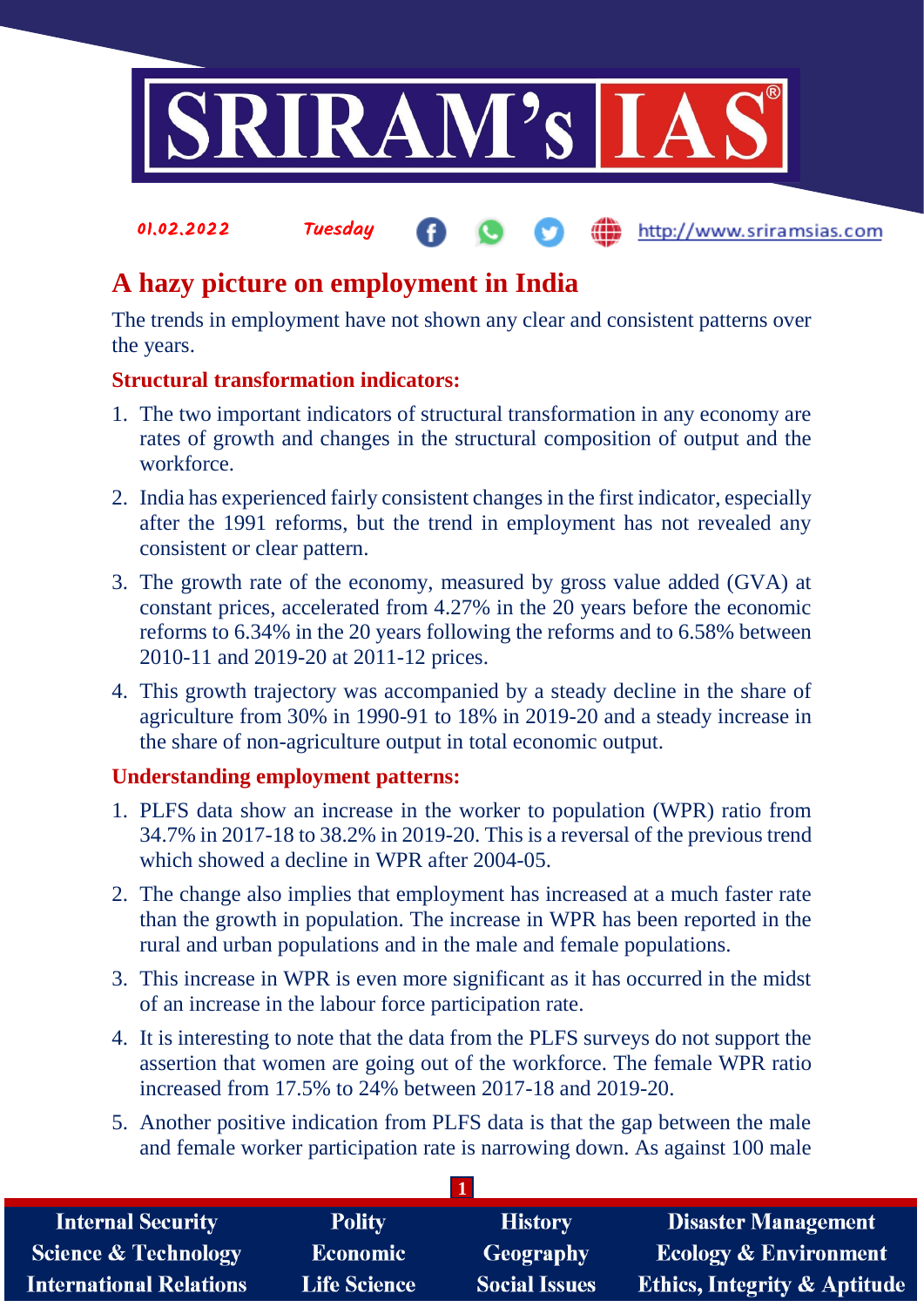

#### 01.02.2022 Tuesday http://www.sriramsias.com

workers, there were 32 female workers in the workforce in 2017-18. This number increased to 40 in 2019-20. Women constituted 24% of the workforce in the country in 2017-18 and 28.8% in 2019-20.

- 6. Also, the unemployment rate in the female labour force in rural areas is far lower than the male labour force, whereas the opposite holds true in urban areas. This is despite the fact that the female labour force participation rate in rural India is 33% higher than the rate in urban areas.
- 7. The reason could be that there is less gender discrimination in informal jobs, which dominate rural areas, than in the formal sector which dominates urban areas.

#### **The unemployment scenario**

- 1. PLFS data show that the unemployment rate based on principal status plus subsidiary status declined from 6.1% in 2017-18 to 4.8% in 2019-20. This shows that the number of jobs increased at a faster rate than the increase in the number of job seekers between 2017-18 and 2019-20.
- 2. But despite this, the number of unemployed persons has increased by 2.3 million between 2017-18 and 2018-19, mainly because of an increase in the number of job seekers (52.8 million) in these two years.
- 3. The sectoral composition of the workforce shows that 45.6% of the workers in India are engaged in agriculture and allied activities, 30.8% in services and 23.7% in industry.
- 4. According to PLFS data, there is no increase in the share of industry and services in total employment. This means that the labour shift out of agriculture is not happening.
- 5. Between 2019-20 and 2017-18, 56.4 million new jobs were created. Out of this, 57.4% were created in the agriculture and allied sectors, 28.5% in services and 14.5% in industry.
- 6. Within the broad industry group, employment in the manufacturing sector showed a meagre increase of 1.8 million in two years; and construction activity added 6.4 million new jobs.

| <b>Internal Security</b>        | <b>Polity</b>       | <b>History</b>       | <b>Disaster Management</b>              |  |  |  |
|---------------------------------|---------------------|----------------------|-----------------------------------------|--|--|--|
| <b>Science &amp; Technology</b> | <b>Economic</b>     | Geography            | <b>Ecology &amp; Environment</b>        |  |  |  |
| <b>International Relations</b>  | <b>Life Science</b> | <b>Social Issues</b> | <b>Ethics, Integrity &amp; Aptitude</b> |  |  |  |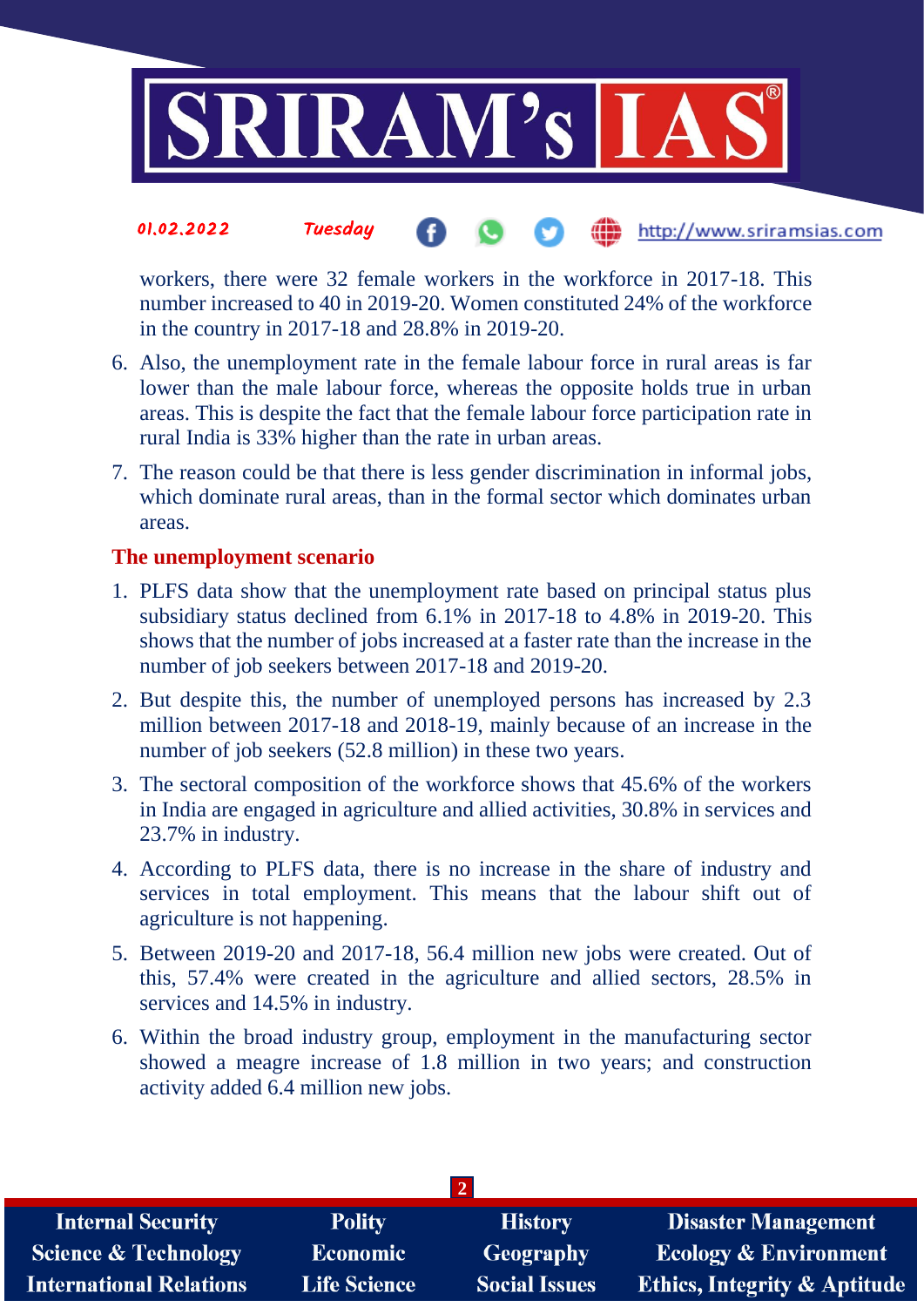

## **The reasons for lack of transformation:**

- 1. That a majority of the new entrants to the labour force between 2017-18 and 2019-20 got absorbed in the agriculture sector has serious implications.
- 2. The young labour force, which is getting increasingly educated, sought more remunerative work outside agriculture but only a few succeeded. This is because the industry and services sectors have adopted capital-intensive and, in many cases, labour-displacing technologies and production strategies.
- 3. This is getting further aggravated with the rising adoption of modern technologies like Artificial Intelligence and the Internet of Things. This raises a big question about the future of new entrants into the labour force.
- 4. That there is a dichotomy between the rising share of industry and services in national income without a sizeable increase in employment share is a fairly well-established fact for post-liberalisation India.

| <b>Internal Security</b>        | <b>Polity</b>       | <b>History</b>       | <b>Disaster Management</b>              |  |  |  |
|---------------------------------|---------------------|----------------------|-----------------------------------------|--|--|--|
| <b>Science &amp; Technology</b> | <b>Economic</b>     | Geography            | <b>Ecology &amp; Environment</b>        |  |  |  |
| <b>International Relations</b>  | <b>Life Science</b> | <b>Social Issues</b> | <b>Ethics, Integrity &amp; Aptitude</b> |  |  |  |